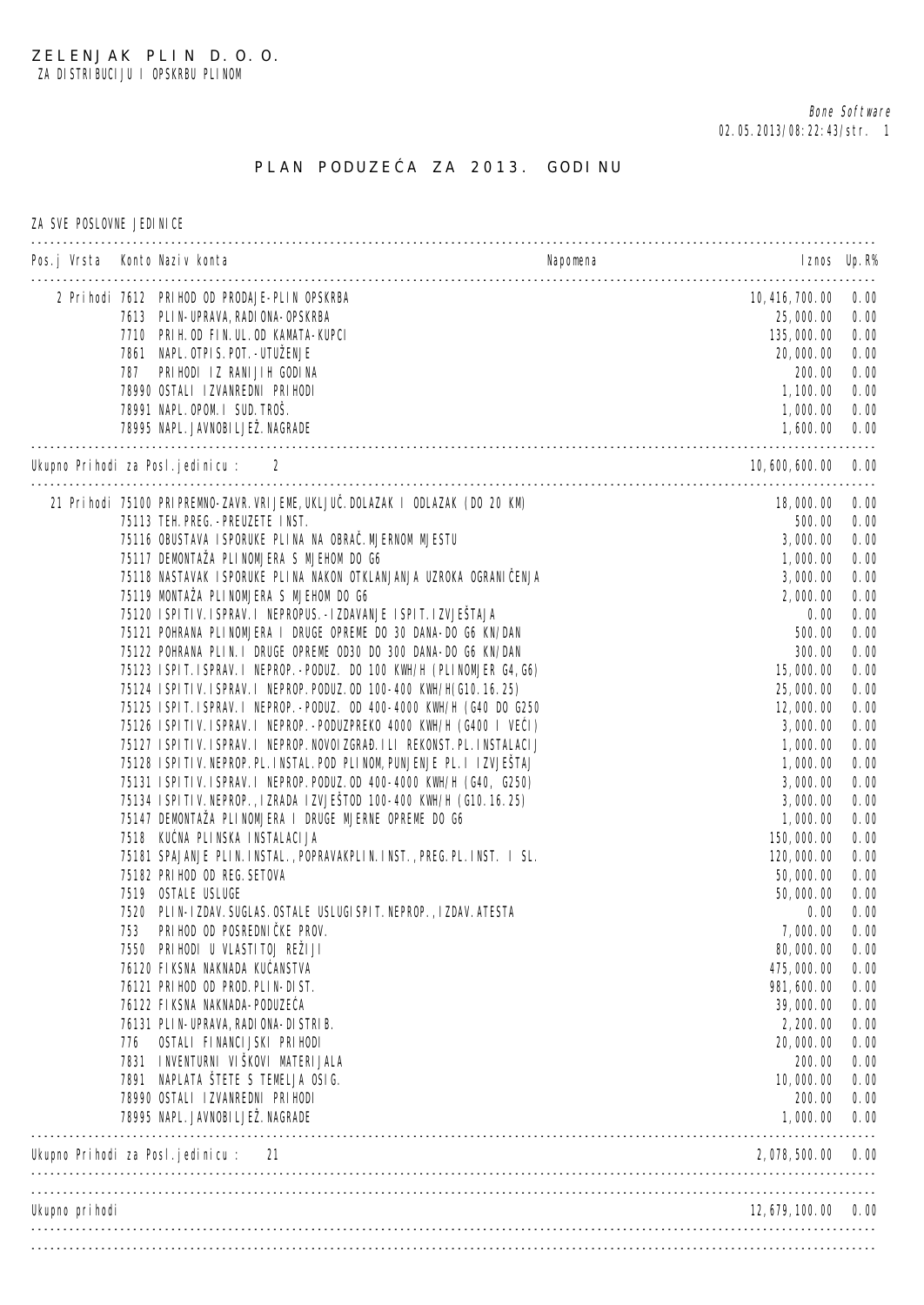Bone Software

| Pos.j Vrsta Konto Naziv konta |              |                                                                    | Napomena                | I znos Up. R% |
|-------------------------------|--------------|--------------------------------------------------------------------|-------------------------|---------------|
|                               |              | 2 Rashodi 4004 UREDSKI MATERIJAL                                   | 13,000.00               | 0.00          |
|                               |              | 4010 ELEKTRI NA ENERGIJA                                           | 3,800.00                | 0.00          |
|                               |              | 4011 PLIN- (UPRAVA, RADI ONA)                                      | 13,000.00               | 0.00          |
|                               |              | 4106 CESTARI NA, MOSTARI NA                                        | 100.00                  | 0.00          |
|                               |              | 4110 PTT USLUGE PRI JEV. PI SAMA<br>TI SKANI CA I SL.              | 50,000.00               | 0.00          |
|                               |              | 4112 USLUGE TELEFONA                                               | 3,500.00                | 0.00          |
|                               |              | 4113 USLUGE INTERNETA I SLI NO                                     | 1,600.00                | 0.00          |
|                               |              | 4130 USLUGE TEKU EG ODRŽAVANJA                                     | 1,000.00                | 0.00          |
|                               |              | 4160 USLUGE OBJAVE OGLASA, REKLAMA U TISKU                         | 1,000.00                | 0.00          |
|                               |              | 4181 DI MNJA ARSKE USLUGE, NALAZI                                  | 660.00                  | 0.00          |
|                               |              | 4187 VODA ZA PI E, PRANJE                                          | 500.00                  | 0.00          |
|                               | 4189         | OSTALE KOMUNALNE USLUGE                                            | 950.00                  | 0.00          |
|                               | 4210<br>4211 | NAKNADE ZA USLUGE BANAKA<br>USLUGE PLATNOG PROMETA                 | 6,900.00<br>500.00      | 0.00<br>0.00  |
|                               | 4220         | USL. ODVJETNI KA I JAV. BI LJEŽNI K                                | 150.00                  | 0.00          |
|                               | 4221         | USLUGE REVIZIJE I PROCJENE                                         | 9, 533.00               | 0.00          |
|                               | 424          | PREMI JE OSI GURANJA RADNIKA<br>ZA OZLJEDE NA RADU I OBOLJENJA     | 9, 200.00               | 0.00          |
|                               | 427          | USL. ODRŽAVANJA SOFTWARE-A                                         | 7,000.00                | 0.00          |
|                               | 4299         | <b>OSTALE USLUGE</b>                                               | 500.00                  | 0.00          |
|                               | 430          | AMORTI ZACI JA                                                     | 15,000.00               | 0.00          |
|                               | 4402         | OBRAZOVANJE I ST. USAVRŠAVANJE<br>DNEVNICE ZA SL. PUT- OP E        | 1,000.00                | 0.00          |
|                               | 4424         | NAK. ZA UPOT. PRI VAT. AUTOMOB. SL. SVRHE                          | 1,000.00                | 0.00          |
|                               | 4427         | TROŠ. PRI J. I NO ENJA SL. PUT ZA OP E OBRAZOV. I STR. USAVRŠAVANJ | 1,000.00                | 0.00          |
|                               | 443          | TROŠKOVI PRI JEVOZA NA POSAO I S POSLA                             | 3,600.00                | 0.00          |
|                               | 4440         | TROŠ. STRU NOG USAVRŠAVANJA<br><b>RADNIKA</b>                      | 1,500.00                | 0.00          |
|                               | 4441         | KOTI ZACI JE ZA SEMI NARE, TE AJEVI, KONGRESI-OP E OBRAZOVANJE     | 2,000.00                | 0.00          |
|                               | 4460         | JUBI LAR. NAGRADE (10, 15, 20, 25, 30, 35, 40)                     | 1,500.00                | 0.00          |
|                               |              | 4461 PRI GODNE GODI ŠNJE NAGRADE                                   | 1, 250.00               | 0.00          |
|                               | 4600         | TROŠKOVI REPREZENTACI JE                                           | 1,500.00                | 0.00          |
|                               | 4601         | TROŠKOVI REPREZ. PLA . GOTOVI NOM                                  | 150.00                  | 0.00          |
|                               |              | 4607 PDV NA REPREZENTACI JU                                        | 200.00                  | 0.00          |
|                               | 4610         | LANARI NA HGK                                                      | 660.00                  | 0.00          |
|                               | 4611         | DOPRINOS HGK                                                       | 680.00                  | 0.00          |
|                               |              | 4612 FINAN. RADA-HERA                                              | 4,600.00                | 0.00          |
|                               |              | 4630 NAKNADA ŠUMA                                                  | 1,600.00                | 0.00          |
|                               | 4640         | SUDSKI I UPRAV. TROŠ. I TAKSE, BILJEŽ. NAKNADE                     | 1,500.00                | 0.00          |
|                               | 4641         | JAVNOBI LJEŽ. NAGRADE, TROŠ. POSTUPKA                              | 3,000.00                | 0.00          |
|                               | 465          | TROŠKOVI STRU NE LITERATURE<br>I TISKA                             | 2,808.00                | 0.00          |
|                               | 4680         | POREZ NA TVRTKU                                                    | 450.00                  | 0.00          |
|                               | 470          | NETO PRIMANJA - PLA A                                              | 139, 600.00             | 0.00          |
|                               | 4700         | MIO I. STUP-PLA A<br>MIO II. STUP-PLA A                            | 36, 900. 00             | 0.00          |
|                               | 4701<br>4702 | POREZ-PLA A                                                        | 12, 300.00<br>21,000.00 | 0.00<br>0.00  |
|                               | 4703         | PRI REZ-PLA A                                                      | 2,550.00                | 0.00          |
|                               | 4721         | ZDRAV. OSI G. NA PLA U (15%)                                       | 33, 600.00              | 0.00          |
|                               | 4722         | POS. DOPR. NA PL. OSI G. NESRE E NARADU I PROF. OBOLJENJA (0, 50%) | 1, 250.00               | 0.00          |
|                               | 4723         | DOPR. ZA ZAPOŠ. NA PL. (1, 70%)                                    | 4, 200.00               | 0.00          |
|                               | 710          | NAB. VRI JEDNOST PRODANE ROBE                                      | 10, 073, 700. 00        | 0.00          |
|                               | 7210         | RASHODI KAMATA DIN. OBVEZA                                         | 70,000.00               | 0.00          |
|                               | 731          | DONACI JE DO 2 %                                                   | 2,000.00                | 0.00          |
|                               | 736          | OTPI SANA POTRAŽI VANJA                                            | 1,000.00                | 0.00          |
|                               | 737          | NAKNADNO UTV. RAS. IZ PROŠLIH G                                    | 250.00                  | 0.00          |
|                               | 739          | OSTALI RASHODI                                                     | 200.00                  | 0.00          |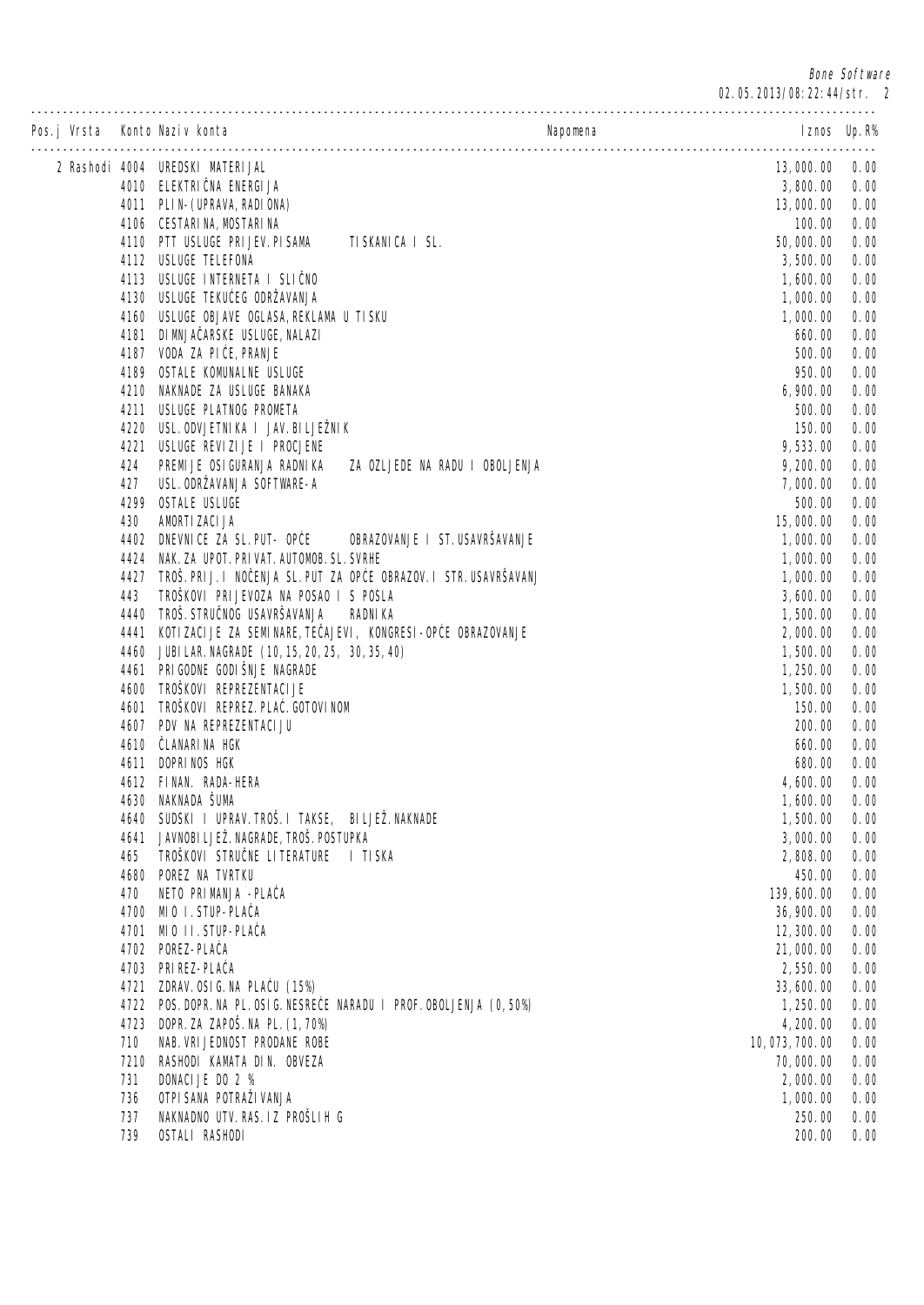Bone Software

02.05.2013/08:22:45/str. 3

| Pos.j Vrsta Konto Naziv konta |              |                                                                   | Napomena<br>I znos Up. $R\%$                                                   |              |
|-------------------------------|--------------|-------------------------------------------------------------------|--------------------------------------------------------------------------------|--------------|
|                               |              | Ukupno Rashodi za Posl. jedinicu: 2                               | 10, 566, 441. 00 0. 00                                                         |              |
|                               |              | 21 Rashodi 4000 OSNOVNI MATERI JAL                                | 250, 000. 00                                                                   | 0.00         |
|                               |              | 4001 POMO NI MATERIJAL IZRADE                                     | 50,000.00                                                                      | 0.00         |
|                               |              | 4002 MAZI VO                                                      | 1, 200.00                                                                      | 0.00         |
|                               |              | 40030 MATERI JAL ZA IŠ ENJE I ODRŽ.                               | 2, 100.00                                                                      | 0.00         |
|                               |              | 4004 UREDSKI MATERI JAL                                           | 9,000.00                                                                       | 0.00         |
|                               |              | 4006 HTZ OPREMA                                                   | 13,000.00                                                                      | 0.00         |
|                               |              | 4010 ELEKTRI NA ENERGIJA                                          | 2,800.00                                                                       | 0.00         |
|                               |              | 4011 PLIN- (UPRAVA, RADI ONA)                                     | 17,000.00                                                                      | 0.00         |
|                               |              | 4013 MOTORNI BENZIN                                               | 3,000.00                                                                       | 0.00         |
|                               |              | 4014 DIZEL GORI VO                                                | 37, 500.00                                                                     | 0.00         |
|                               |              | 4015 U.N.P. - PLIN                                                | 11, 100.00                                                                     | 0.00         |
|                               |              | 4017 PDV GORI VO 30 % OSOB. VOZI LA<br>30% NEPRI Z. TROŠ. GORI VO | 1,000.00                                                                       | 0.00         |
|                               | 4018<br>4019 | 70% PRI Z. TROŠ. GORI VO                                          | 2,040.00<br>4, 200.00                                                          | 0.00<br>0.00 |
|                               | 4041         | UTROŠENI REZ. DJELOVI - ODRŽA.                                    | 9,500.00                                                                       | 0.00         |
|                               | 405          | OTPIS SITNOG INVEN., AUTO GUMA                                    | 7,000.00                                                                       | 0.00         |
|                               | 4106         | CESTARI NA, MOSTARI NA                                            | 100.00                                                                         | 0.00         |
|                               | 4110         | PTT USLUGE PRI JEV. PI SAMA                                       | TI SKANI CA I SL.<br>11,000.00                                                 | 0.00         |
|                               | 4111         | USLUGE KOOPERANATA                                                | 0.00                                                                           | 0.00         |
|                               | 4112         | USLUGE TELEFONA                                                   | 11, 500.00                                                                     | 0.00         |
|                               | 4113         | USLUGE INTERNETA I SLI NO                                         | 200.00                                                                         | 0.00         |
|                               | 4121         | USLUGE KOOPERANATA                                                | 25,000.00                                                                      | 0.00         |
|                               | 4130         | USLUGE TEKU EG ODRŽAVANJA                                         | 30, 000. 00                                                                    | 0.00         |
|                               | 4131         | USL. ZA INVESTI CI J. ODRŽAVANJE                                  | 27,000.00                                                                      | 0.00         |
|                               | 4150         | NAJAMNINA ZA GRA . OBJEKTE                                        | 208, 000. 00                                                                   | 0.00         |
|                               | 4160         | USLUGE OBJAVE OGLASA, REKLAMA U TISKU                             | 1,000.00                                                                       | 0.00         |
|                               | 4181         | DI MNJA ARSKE USLUGE, NALAZI                                      | 660.00                                                                         | 0.00         |
|                               | 4187         | VODA ZA PI E, PRANJE                                              | 500.00                                                                         | 0.00         |
|                               | 4189         | OSTALE KOMUNALNE USLUGE                                           | 950.00                                                                         | 0.00         |
|                               | 4210         | NAKNADE ZA USLUGE BANAKA                                          | 1,500.00                                                                       | 0.00         |
|                               | 4211         | USLUGE PLATNOG PROMETA                                            | 500.00                                                                         | 0.00         |
|                               |              | 4220 USL. ODVJETNI KA I JAV. BI LJEŽNI K                          | 1,500.00                                                                       | 0.00         |
|                               | 4221         | USLUGE REVIZIJE I PROCJENE                                        | 9,533.00                                                                       | 0.00         |
|                               | 423          | PREMIJE OSIG. I MOVINE                                            | 34, 000. 00                                                                    | 0.00         |
|                               |              | 4231 PREMIJA OSIG. AO<br>USL. ODRŽAVANJA SOFTWARE-A               | 13,000.00                                                                      | 0.00         |
|                               | 427          | 4281 NAK. ZA CESTE I TEH. PREGLED                                 | 7,000.00<br>15,000.00                                                          | 0.00<br>0.00 |
|                               |              | 4282 70% PRI Z. TROŠ. REGI STRACI JA                              | 5,500.00                                                                       | 0.00         |
|                               | 4283         | 30% NEPRI Z. TROŠ. REGI STRACI JA                                 | 2, 300.00                                                                      | 0.00         |
|                               | 4290         | <b>GRAFI KE USLUGE</b>                                            | 500.00                                                                         | 0.00         |
|                               | 4295         | <b>GEODETSKE USLUGE</b>                                           | 30, 000. 00                                                                    | 0.00         |
|                               | 4299         | <b>OSTALE USLUGE</b>                                              | 3,000.00                                                                       | 0.00         |
|                               | 430          | AMORTI ZACI JA                                                    | 140, 000. 00                                                                   | 0.00         |
|                               |              | 4402 DNEVNICE ZA SL. PUT- OP E                                    | OBRAZOVANJE I ST. USAVRŠAVANJE<br>1,600.00                                     | 0.00         |
|                               |              | 44060 TROŠK. PROJEK. PROCJ. I STR. NADZ.                          | 4,500.00                                                                       | 0.00         |
|                               |              | 4424 NAK. ZA UPOT. PRI VAT. AUTOMOB. SL. SVRHE                    | 3,000.00                                                                       | 0.00         |
|                               | 4427         |                                                                   | TROŠ. PRI J. I NO ENJA SL. PUT ZA OP E OBRAZOV. I STR. USAVRŠAVANJ<br>3,000.00 | 0.00         |
|                               | 443          | TROŠKOVI PRIJEVOZA NA POSAO I S POSLA                             | 26, 400.00                                                                     | 0.00         |
|                               | 4440         | TROŠ. STRU NOG USAVRŠAVANJA                                       | <b>RADNIKA</b><br>1,000.00                                                     | 0.00         |
|                               | 4441         | KOTI ZACI JE ZA SEMI NARE, TE AJEVI, KONGRESI-OP E OBRAZOVANJE    | 6,050.00                                                                       | 0.00         |
|                               |              | 4442 KOTI Z. ZA SEMIN., TE . OSPOSOBLJAVANJE-POSEBNO OBRAZOVANJE  | 3,000.00                                                                       | 0.00         |
|                               |              | 4460 JUBI LAR. NAGRADE (10, 15, 20, 25, 30, 35, 40)               | 1,500.00                                                                       | 0.00         |